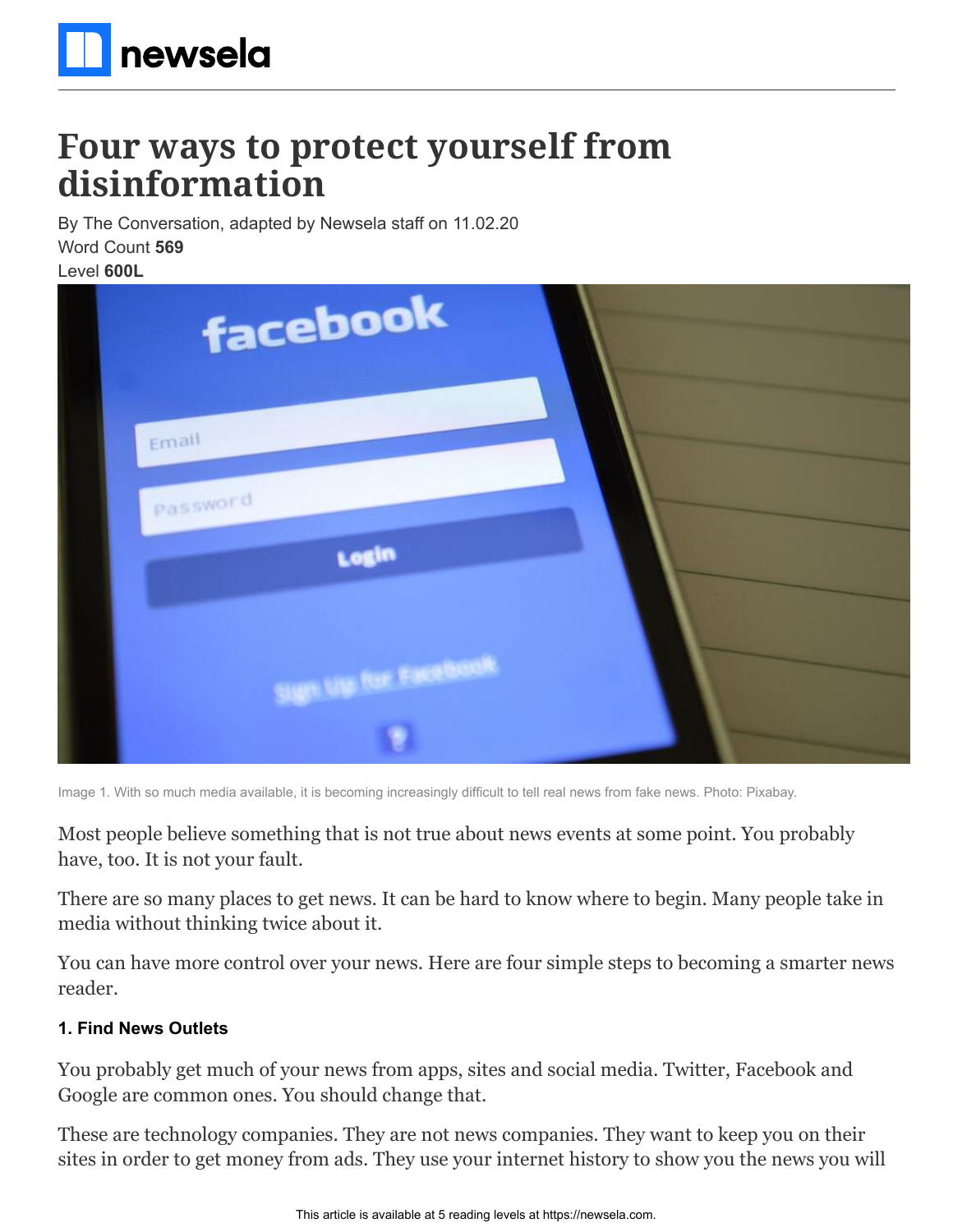like. It may not be the most important news of the day. The stories might lean toward the way you think. It may be outright lies or something that you have seen before. This keeps you there for as long as possible.

It is better to visit trusted news sites directly. These places share news to serve the public interest. You can see a more complete range of stories.

### **2. Use Basic Math**

News that can't be trusted often uses false numbers. Most readers won't take the time to fact check them.

Simple math can help you better spot lies.

There was a false story about illegal immigrants. Illegal immigrants are people from other countries who live in the U.S. without permission. The story said that over ten thousand Americans were "killed by illegal immigrants" in 2018. That is almost 2 out of every 3 murders in 2018.

Suppose you took the time to check the numbers. You would find that illegal immigrants made up a very small number of people in the U.S. So, it is not likely that so few people caused so many murders.

It just took a bit of looking and quick math. You can see these numbers don't add up.

### **3. Beware Of Biases**

News media are often called out for political biases. Bias is a lean toward or against an idea. News often favors the two major political parties: Democrats or Republicans.

There are other biases. One is toward the use of simple soundbites or quick headlines. These do not fully explain important problems. Studies found that false news stories often use simple and repetitive words.

Also, do not always believe what you see. Video is thought to be more trustworthy. Yet, videos can be changed. Seeing and hearing should not necessarily be believing. Question video just as much as other news.

## **4. Think Beyond The Presidency**

There is a final bias in the news to look out for. News groups often give the U.S. news more time. The presidency is an important story. However, this has taken away from the community and worldwide stories.

Voters understand issues across four levels. One is personal interests. This may include news about a city's sports team or health care costs. The three others are community news, the country's politics and world affairs. Knowing a little in each of these areas is important. Then, you can make connections to all the others.

Companies and other groups can heavily affect the news. They can create lies they want you to believe. Following these steps can put you back in control.